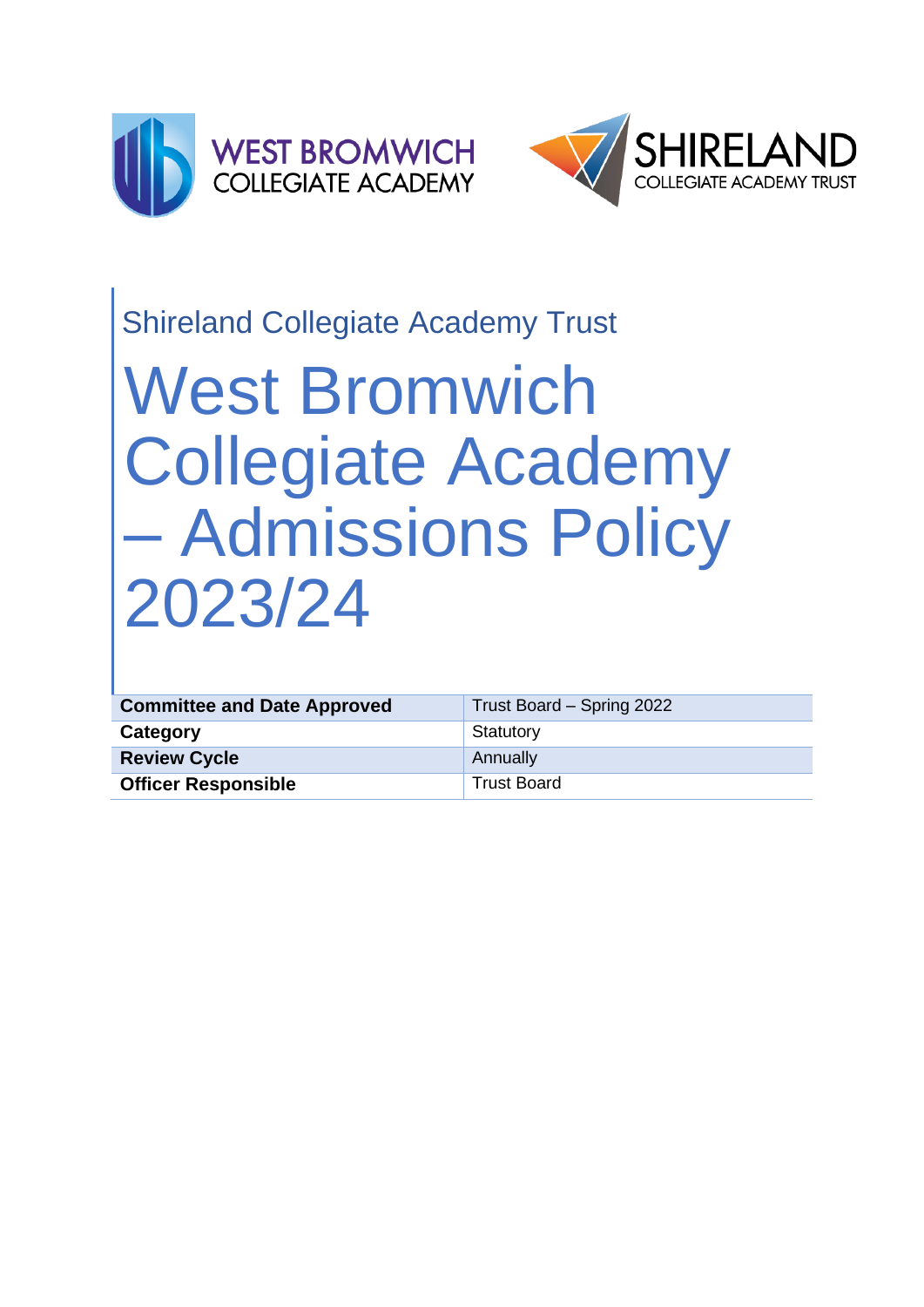## **Contents**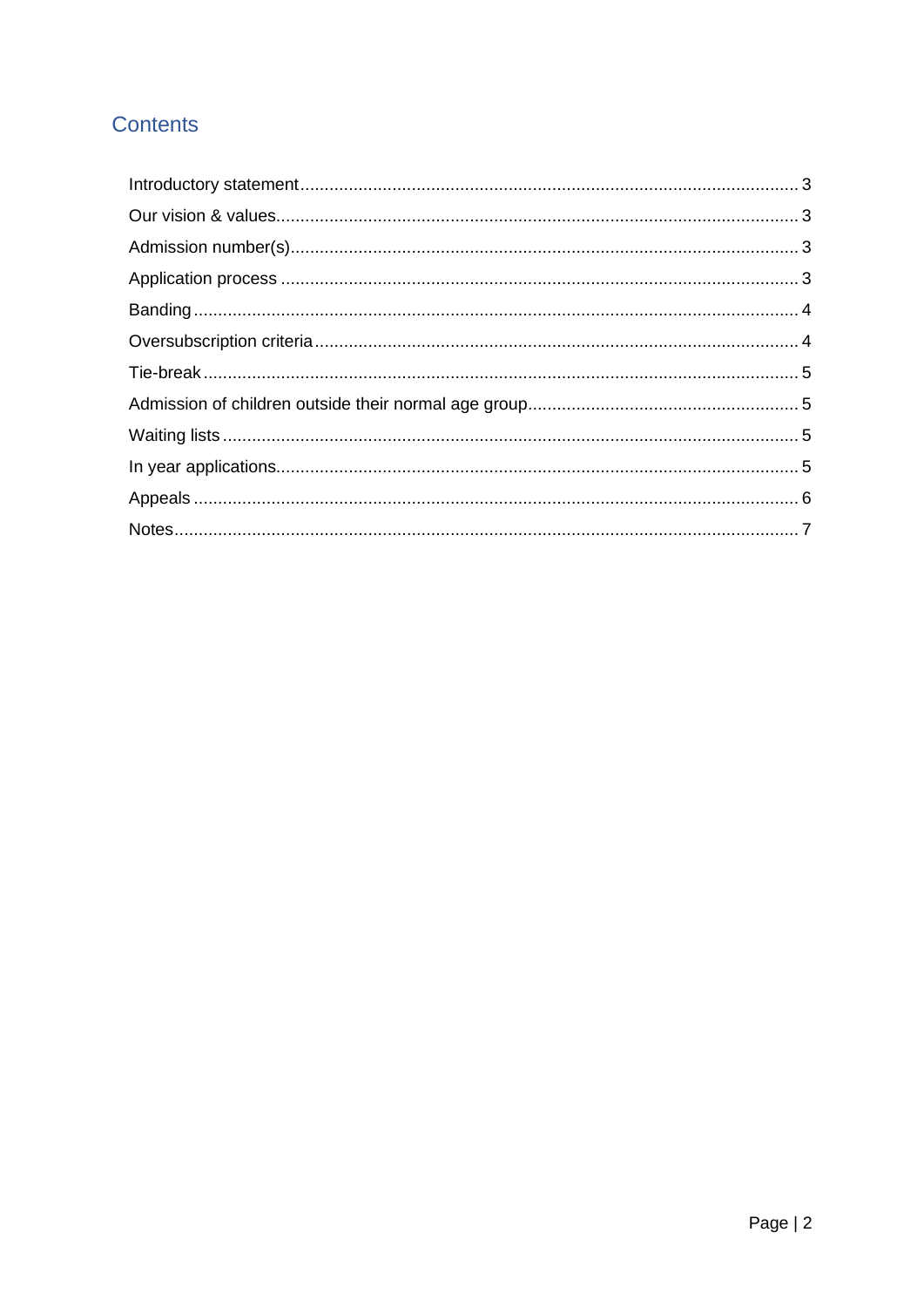#### <span id="page-2-0"></span>**Introductory statement**

West Bromwich Collegiate Academy (WBCA) is a 11-16 Secondary School supported by Shireland Collegiate Academy Trust and established via the Free School Presumption programme. It aims to provide a high-quality education for local children and prepare them for further education or employment in a safe and welcoming environment.

Our inclusive admissions process, will at all times, be open, transparent and fair, and will meet the requirements of the national Schools Admissions Code, the Appeals Code and Admissions legislation.

#### <span id="page-2-1"></span>**Our vision & values**

Our mission at WBCA is to develop a generation of learners who aim higher, see further, and are concerned for all. They will learn in a way that encourages both independence and collaboration in a technology-rich environment to enable them to succeed in an everchanging world. We have three core beliefs:

- We believe that ever pupil will have access to a whole education underpinned by academic rigour.
- We believe that every pupil should be equipped for today, tomorrow and their future lives, through learning cutting-edge skills and the ability to discover the world and beyond.
- We believe that every pupil should be safe, happy, ambitious for themselves and respectful of all.

All of this is underpinned by a set of strong values that are central to the Shireland Collegiate Academy Trust Family of schools. They are: **Innovate, Inspire and Collaborate**

#### <span id="page-2-2"></span>**Admission number(s)**

The school has a Published Admissions Number (PAN) of 156 pupils for entry in Year 7 from September 2023.

The school will accordingly admit this number of pupils if there are sufficient applications. Where fewer applicants than the published admission number(s) for the relevant year group are received, the Academy Trust will offer places at the school to all those who have applied.

In accordance with the law, children with Education Health and Care Plan (EHCP) will be admitted to the school where the Local Authority (LA) has specifically named WBCA as the most appropriate placement.

#### <span id="page-2-3"></span>**Application process**

As part of the national co-ordinated admissions arrangements across all Admissions Authorities, **parents MUST complete an online registration form provided by their LA by 31 October 2022**. In completing this form WBCA must be chosen as one of the 6 preferences on the LA registration form.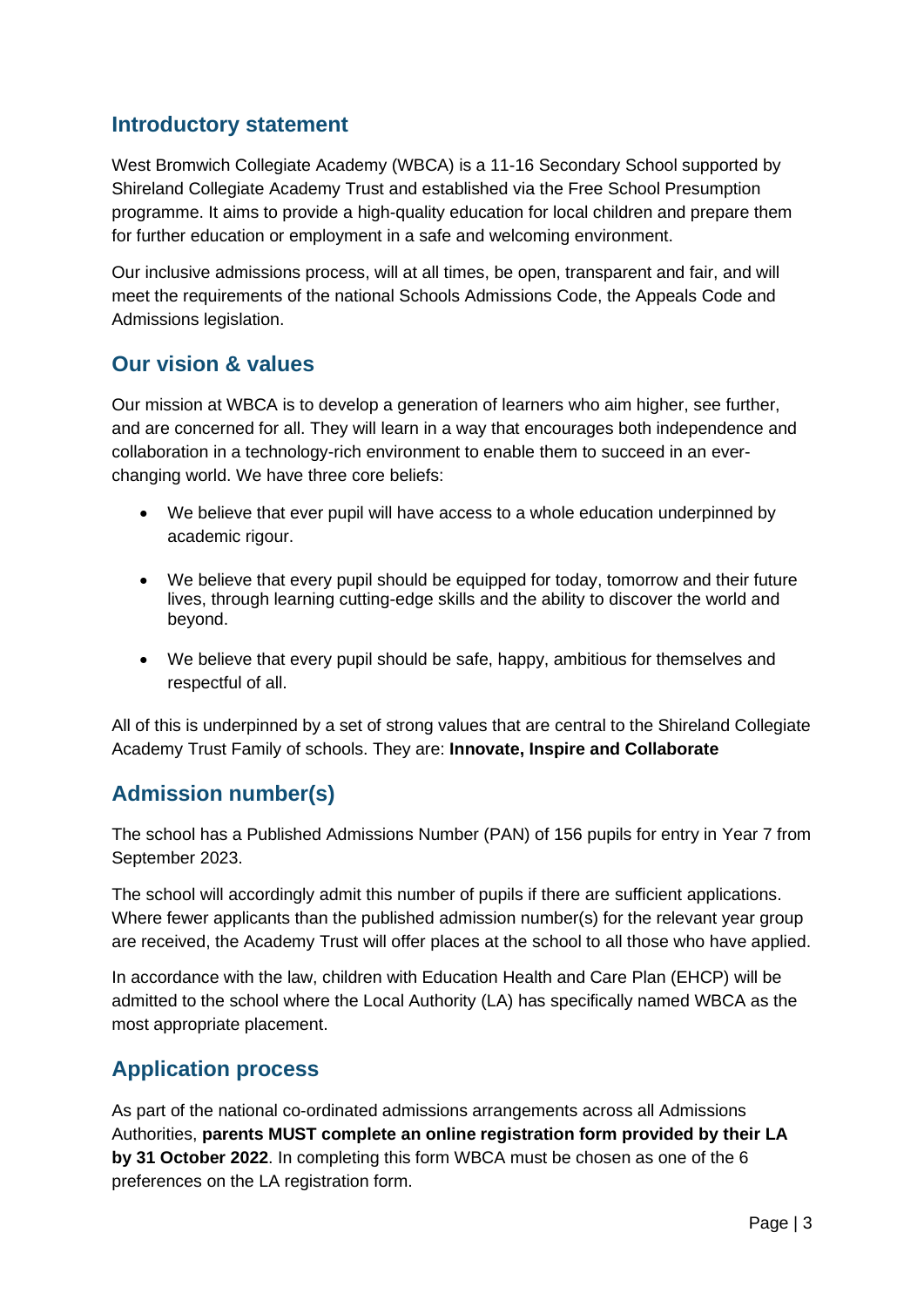Preference forms received after the closing date will be considered where the LA identifies that exceptional circumstances apply.

Preference forms received after the places have been offered will be kept on file and form the basis of the 'Applications to Transfer to Year 7'. Those who are offered a place at the Academy will be informed on 1 March 2023 by the home LA.

Those that are not offered a place at WBCA will be informed on 1 March 2023 and will be offered a place at an alternative school by the home LA.

## <span id="page-3-0"></span>**Banding**

WBCA will use norm referenced banding to achieve an intake representative of the ability profile of applicants. This is a method of achieving an intake which reflects the range of abilities of the children applying to a particular school. It is not a way of selecting children by high academic ability or aptitude for a particular subject. WBCA uses fair banding as an oversubscription criterion; all children applying for a place are distributed into one of five equally sized ability bands based on their performance in an NFER non-verbal reasoning test or appropriate similar product. Places are then allocated within each band using the oversubscription criteria detailed below. Within bands, priority is not given according to performance in the test. The LA will allocate places and will do so according to the Code of Practice.

The assessment tests will be held at the WBCA site during November/December 2022 (all children who have completed an application form will be invited for testing). A 'mop-up' session will be offered to students who for any reason could not attend their first date. Students not sitting the test at all will be considered for a place but only after all those who did attend testing have been considered.

#### <span id="page-3-1"></span>**Oversubscription criteria**

When the school is oversubscribed, after the admission of pupils an EHCP naming the school, priority for admission will be given to those children who meet the criteria set out below, in priority order:

- 1. A 'looked after child' or a child who was previously looked after but immediately after being looked after became subject to an adoption, child arrangements, or special guardianship order including those children who appear to have been in state care outside of England and ceased to be in state care as a result of being adopted.<sup>1</sup>
- 2. Priority will next be given to the siblings of pupils attending the school at the time of admission. Sibling is defined in these arrangements as children who live as brother or sister in the same house, including natural brothers or sisters, adopted siblings, stepbrothers or sisters and foster brothers and sisters.

 $1$  A looked after child is a child who is (a) in the care of a local authority, or (b) being provided with accommodation by a local authority in the exercise of their social services functions as defined by section 22 (1) of the Children Act 1989 at the time of making the application for a school place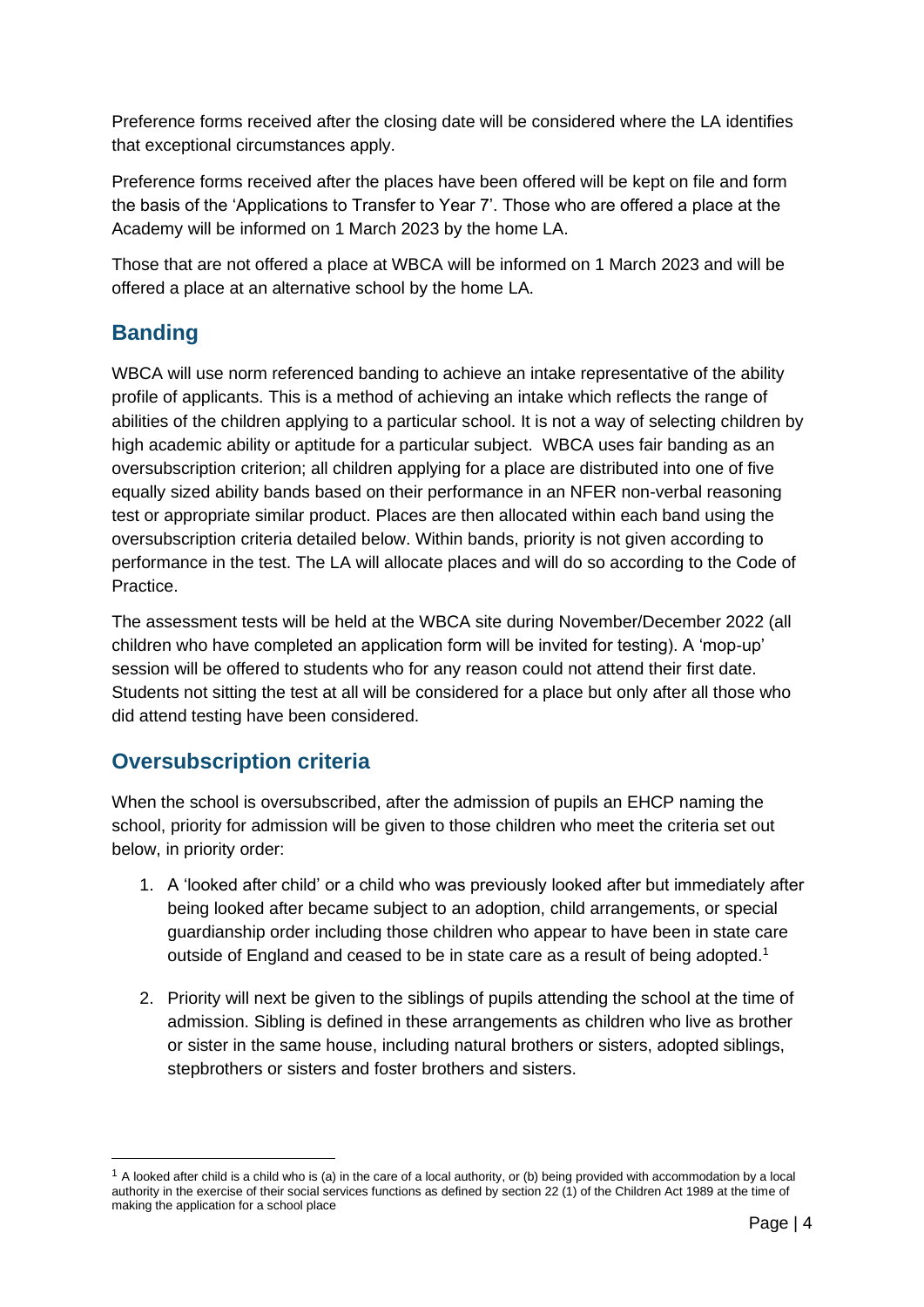3. Priority will next be given to children living closest to the school. Distance is measured in a straight line from the child's home to the school's main entrance.<sup>2</sup> Where parental responsibilities are equally shared, the home or residential address will be considered to be with the parent/carer with whom the child spends the majority of the school week (Sunday to Thursday night), and which is registered with their GP.

#### <span id="page-4-0"></span>**Tie-break**

If a tie-break is necessary to determine which child is admitted, random allocation will be undertaken by the LA (or another body that is unconnected from the Academy Trust) as a tie break to decide who will be admitted.

Random allocation will not be applied to multiple birth siblings (twins, triplets, etc.) from the same family tied for the final place; we will admit them all and exceed the PAN.

#### <span id="page-4-1"></span>**Admission of children outside their normal age group**

Parents may request that their child is admitted outside their normal age group. To do so parents should include a request with their application, specifying why admission out of normal year group is being requested.

When such a request is made, the academy trust will make a decision on the basis of the circumstances of the case and in the best interests of the child concerned, taking into account the views of the headteacher and any supporting evidence provided by the parent.

#### <span id="page-4-2"></span>**Waiting lists**

If the Academy is oversubscribed and children have been refused admission because other applicants have a higher priority for admission under the published admission criteria, then those applicants who are unsuccessful will automatically be placed on the waiting list. This will be maintained by the LA. Children placed on the waiting list will be ranked in accordance with the Academy's published admissions criteria. For Sandwell schools, waiting lists will normally operate until the end of the Autumn Term.

#### <span id="page-4-3"></span>**In year applications**

An application can be made for a place for a child at any time outside the normal admission round and the child will be admitted where there are places available. To apply for a place other than the normal intake into Year 7, parents must apply using the in-year application form available on LA's website [\(Changing schools | Sandwell Council\)](https://www.sandwell.gov.uk/info/200303/school_admissions/2053/changing_schools).

Where there are places available but more applications than places, the published oversubscription criteria, as set out for the normal round of admissions, will be applied.

<sup>2</sup> Measured from the ordnance survey address point for the property.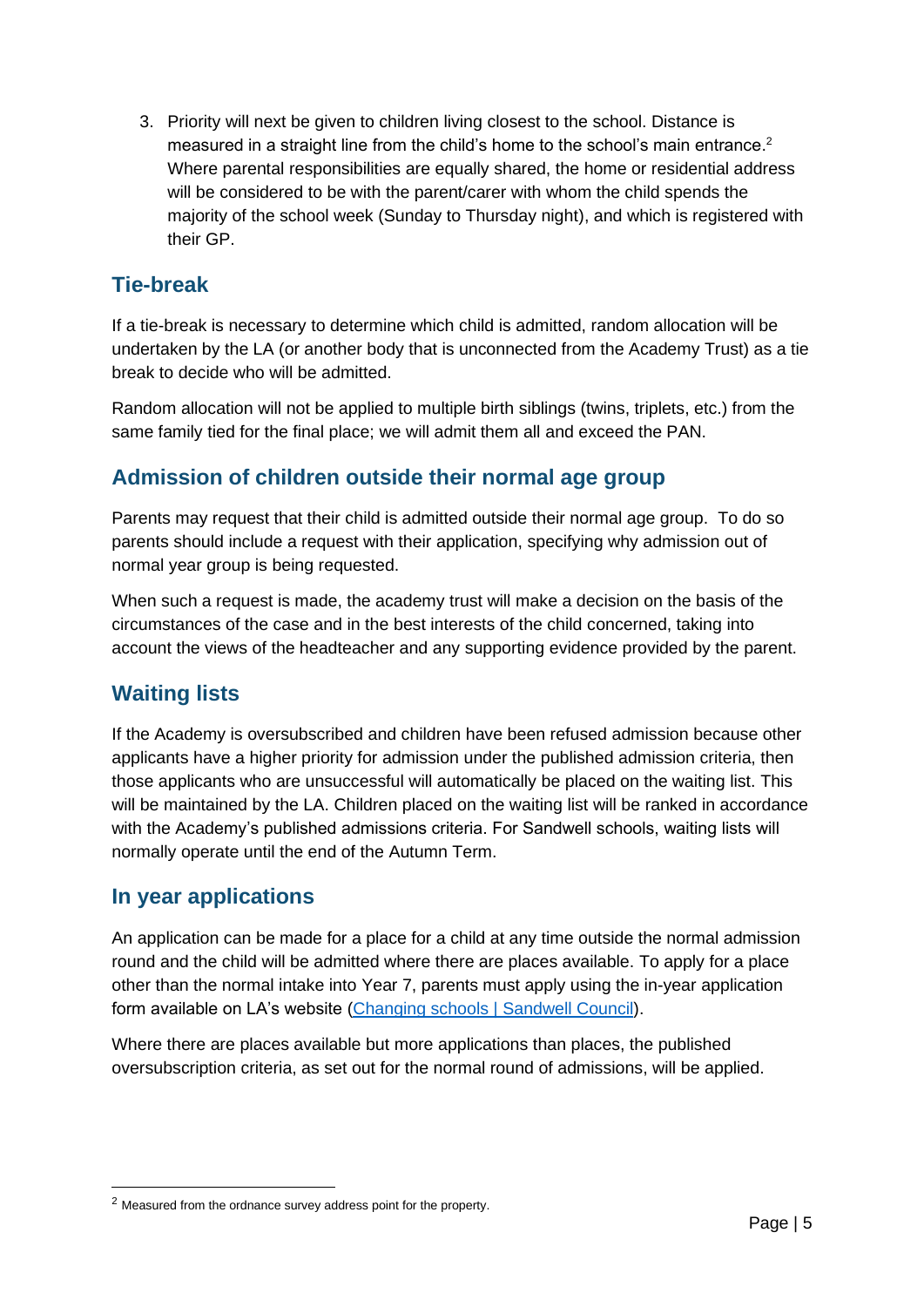Parents will be advised of the outcome of their application in writing from the LA and, where the decision is to refuse their child a place, have the right to appeal to an independent appeal panel.

## <span id="page-5-0"></span>**Appeals**

The Governing Body of WBCA has contracted the appeals function to Sandwell LA.

If you are unhappy with the school allocated to you (even if it was your first preference) and you wish to appeal, contact the LA's Admission and Appeals Service for an appeal form. Before deciding to appeal, you may wish to contact the Advisory Centre for Education (0808 800 5793) who will provide you with free, impartial advice.

If you choose to exercise your right of appeal, arrangements will be made for you to attend an appeal hearing. The Appeals Panel is independent of the LA and WBCA and is arranged by Democratic Services of the Council. The Panel will consist of 3 or 5 members. There will also be someone representing WBCA (this will be a LA officer) and a clerk from Democratic Services in attendance. At the meeting, you will be invited to say why you would like your child to go to WBCA rather than the school offered. The LA officer will explain why a place at WBCA has been refused.

You cannot appeal for WBCA if you did not list it on your common application form. The LA recommends that you accept the school that has been offered to you even if you decide to appeal for WBCA. By accepting the school offered, you will guarantee a school place for your child. If you refuse the place, you are likely to be reducing the options which may be available to you. Accepting the place will have no bearing on the outcome of your appeal.

Appeal hearings will normally be held within 40 school days of the deadline for submitting an appeal i.e during the late Spring and early Summer Terms. You will be given 10 days' notice of an appeal hearing date and time. Appeals for heavily oversubscribed schools can last for up to two weeks. You will be notified of the decision no later than five school days after the last hearing unless there is good reason why the decision has been delayed.

The decision of the Panel is binding on parents, the LA and schools. The Council, Councillors and even Members of Parliament are unable to change its decision. If you think that the appeal process has been conducted unfairly you can complain to the Local Government Ombudsman. However, the Ombudsman does not have the power to change the decision of the Panel.

All arrangements for allocation of school places and for appeals will be in line with the School Admissions Code and the School Admission Appeals Code published by the Department for Education.